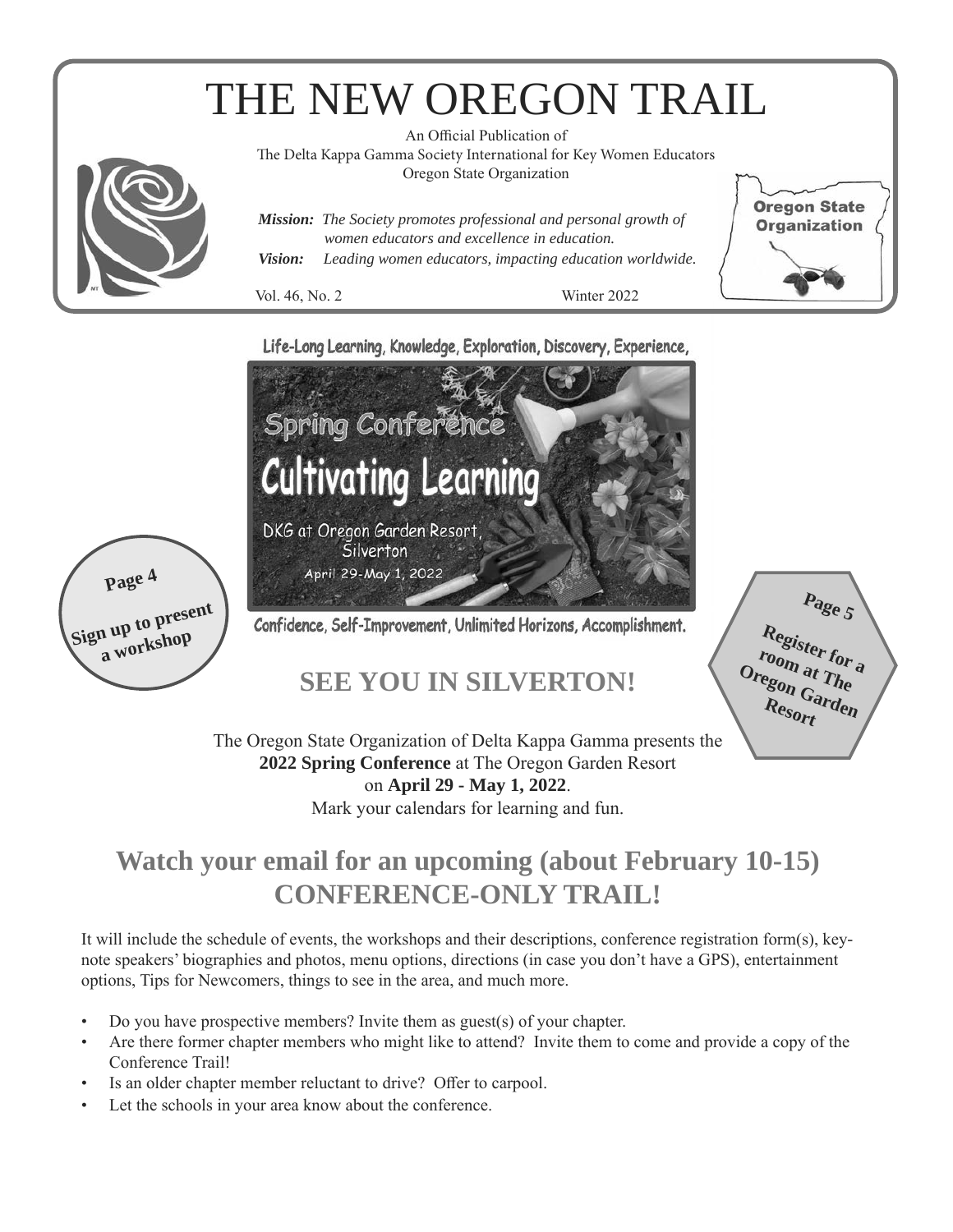

**Happy New Year!** I hope you had a wonderful time celebrating with family and friends.

As I look forward to 2022, the conference steering committee is busy planning a successful and informative conference April 29 – May 1 at The Oregon Garden Resort in Silverton, Oregon. This will be an opportunity to gather with our sisters face-to-face where we will be able to exchange ideas , share our energies, and enjoy each other's company.

You might be asking, "What are my plans for 2022?" Let me tell you.

This spring, chapters will elect new officers for the 2022-24 biennium. I encourage all members to consider taking on a leadership role in their chapters. It's important to move DKG and the Oregon State Organization into the future. There are continual changes occurring in Oregon and in the world. By accepting a leadership role in your chapter, you can be part of those



changes and make sure that DKG and OSO will continue to grow and thrive in the future.

Besides the OSO conference, there are other exciting events coming during 2022. How about a Leadership Retreat in June? I am considering beautiful Diamond Lake Resort as perfect backdrop for leadership training, transition of materials to the new officers, and bonding experiences among sisters. I will keep you posted.

The DKG International Convention will be held in New Orleans on July 12-16. Why don't you consider attending and enjoy Southern hospitality? The convention is followed by a river tour from New Orleans to Memphis if that interests you. Check out their itinerary on Go-Ahead Tours and on the DKG website.

The Oregon Fall Conference will be in September. I contacted Seven Feathers in Canyonville, just south of Roseburg, as the venue. I toured the site, and it has several rooms

suitable for workshops. Don't worry! You do not have to go through the casino to attend the meetings, as there are doors leading directly into the conference complex from the parking lot. They have beautiful, updated hotel rooms for the stay.

President-to-President meetings will continue throughout the year. In fact, the next meeting is set for January 22, 2022, at 9:30 a.m. on Zoom. Watch your email for an invitation.

I am excited about seeing each of you sometime during the year. I do appreciate every one of you for your energies and the passion you give to DKG and Oregon State Organization.

Here's to making more cherished memories in 2022!

## *Brenda*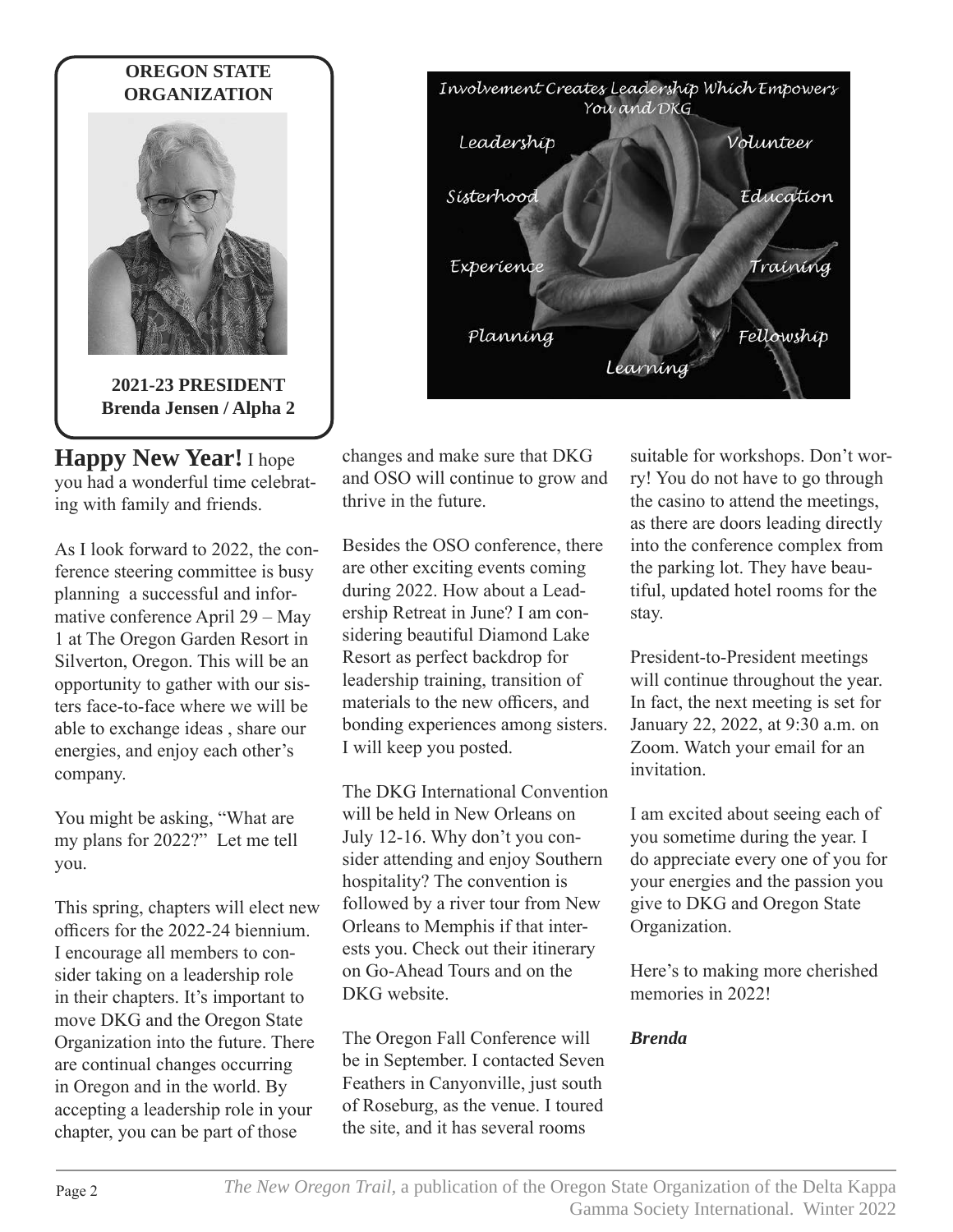# **HEAR YE! HEAR YE!**

The Membership & Expansion Committee would like to highlight DKG Oregon members who have been recognized for their achievements and accomplishments in their districts, schools, colleges, personal educational endeavors (a new degree? a promotion?), and community or personal activities (elected to city council, as club president, new baby). Each DKG member is important!

When a member of your chapter receives an award, recommendation, recognition, or commendation, send a brief description of the accomplishment to Darlene Cook at dcook.dkg@ gmail.com. A picture of the member would also be helpful. Let's recognize our members and share the good news in *The New Oregon Trail!*

We look forward to honoring the achievements of our Oregon members and would like our entire state organization to celebrate with you!

#### **Membership/Expansion Committee**

*Darlene Cook, Chair, Alpha/2 Audrey Cant, Zeta/1 Dr. Wendy Hacke, Beta Beta/5 Anne Jones, Beta Gamma/6 Nancy Lewis, Beta Beta/5 Cindy O'Mealy, Chi/6*

# **PAC BRUNCH 2022**

District 6 is looking forward to hosting the Spring Brunch in 2022.

**When: Saturday, March 5, 2022** Time: 10 a.m. to Noon Where: **Monarch Hotel & Conference Center << NEW site** 12566 S.E. 93rd Ave. Use **Exit 14 from I-205** Clackamas, OR 97015 Off I-205 near the Clackamas Mall Cost: \$30, includes gratuity

We have considered diet diversity in the menu. Local chapters will provide table assistance for members who find a buffet line difficult.

The new site lends itself to easy freeway access, flat surfaces, a large parking lot, and an elevator immediately inside the entrance door that leads to the first floor and the banquet room. Guests are encouraged to arrive any time after 9:30 for visiting and renewing friendships.

District 6 is excited about a spring event and hopes that better weather, easier access, and better health conditions will entice guests to the event. If we have to cancel or reschedule this event for any reason, we will make every effort to notify everyone.

To purchase your tickets, or if you have any questions or concerns, please contact Jean at jeanf3777@gmail.com We hope to see you in March!!



*The New Oregon Trail,* a publication of the Oregon State Organization of the Delta Kappa Page 3 Gamma Society International. Winter 2022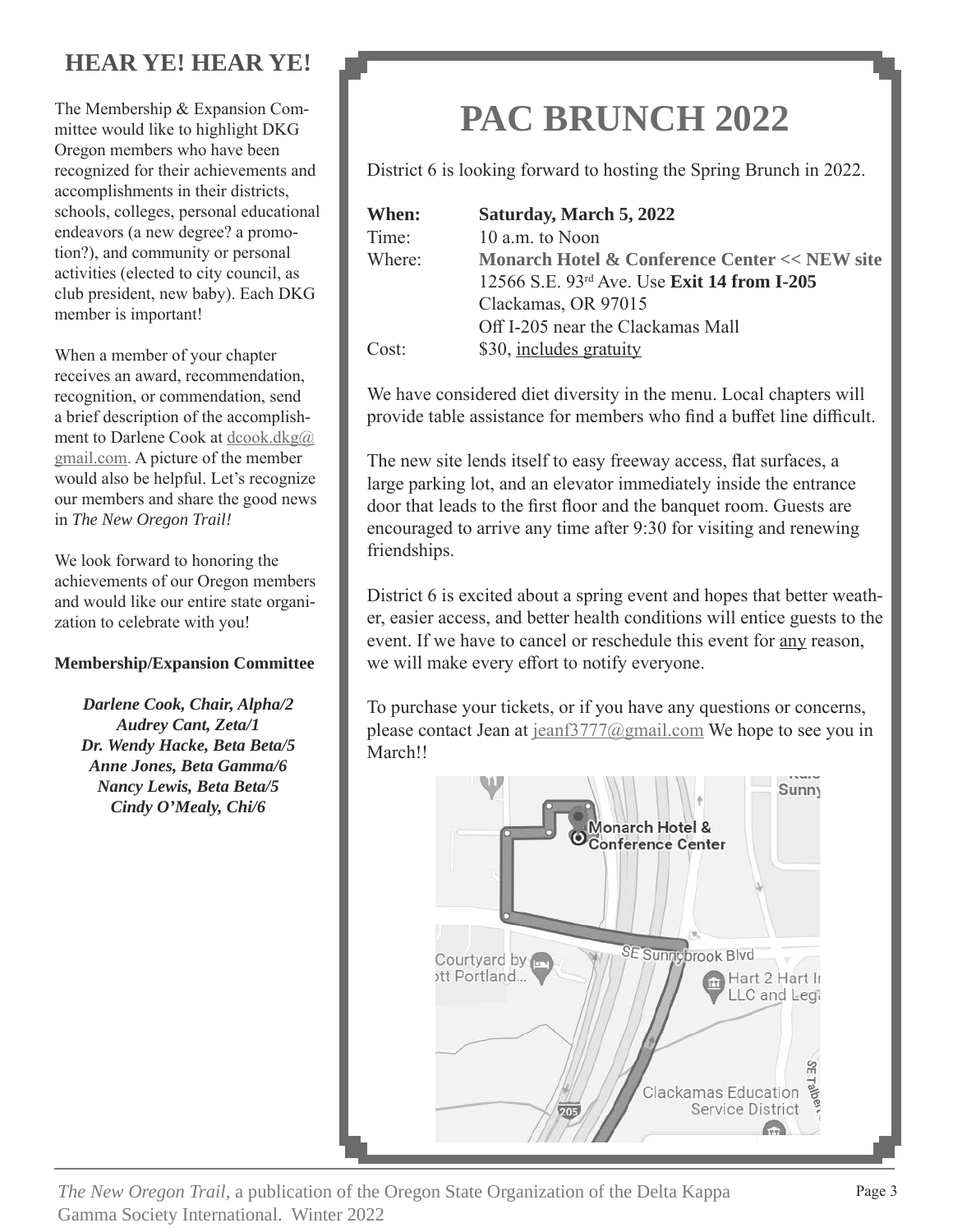# **Red Roses--Welcome new and reinstated members!**

April 2020 to January 2022



#### **RED ROSES**

Welcome, all of you, to DKG. Enjoy belonging to a group of key women educators! We are so glad you are here.

Sigma/3 **Diane Lindeleaf** - Reinstated

Alpha Epsilon/5 **Lark Abrahamson**

Beta Beta/5 **Marlene Wallingford** – Reinstated; former member of Alpha Pi

Psi/5

- **• Jarnelle Robinson**
- **• Erin Sands** Transfer from Texas

Beta Gamma/6 **Kay Huston**

# Alpha/2 **Breanna Apostol**

Lambda/3 **Lacey Guest**

# **White Roses--A fond farewell**

April 2020 to January 2022 (and a couple that were missed earlier)

#### **WHITE ROSES**

Mourning our friends from years past, we hope that Chapter Eternal allows them to continue learning and loving.

Omega/2 **Dr. Barbara (Bobbie) Nelson Middaugh**

Omicron/2 **Madaline Lapp** January 3, 2022



Kappa/3

**• Bobbie Holsberry**

**• Margie Parker**

Lambda/3 **Sally Bethel** Alpha Omicron/4 **Annette Louise McCoy**

Psi/5

- **• Marcelline MacDonald**
- **• Barbara Peck** (2014)

Chi/6 **Barbara Immroth**

State Member **Shirley Gintz**

*Both reports above are from the Membership & Expansion Committee. If we missed a member from your chapter, please let Darlene Cook know. dcook.dkg@gmail.com*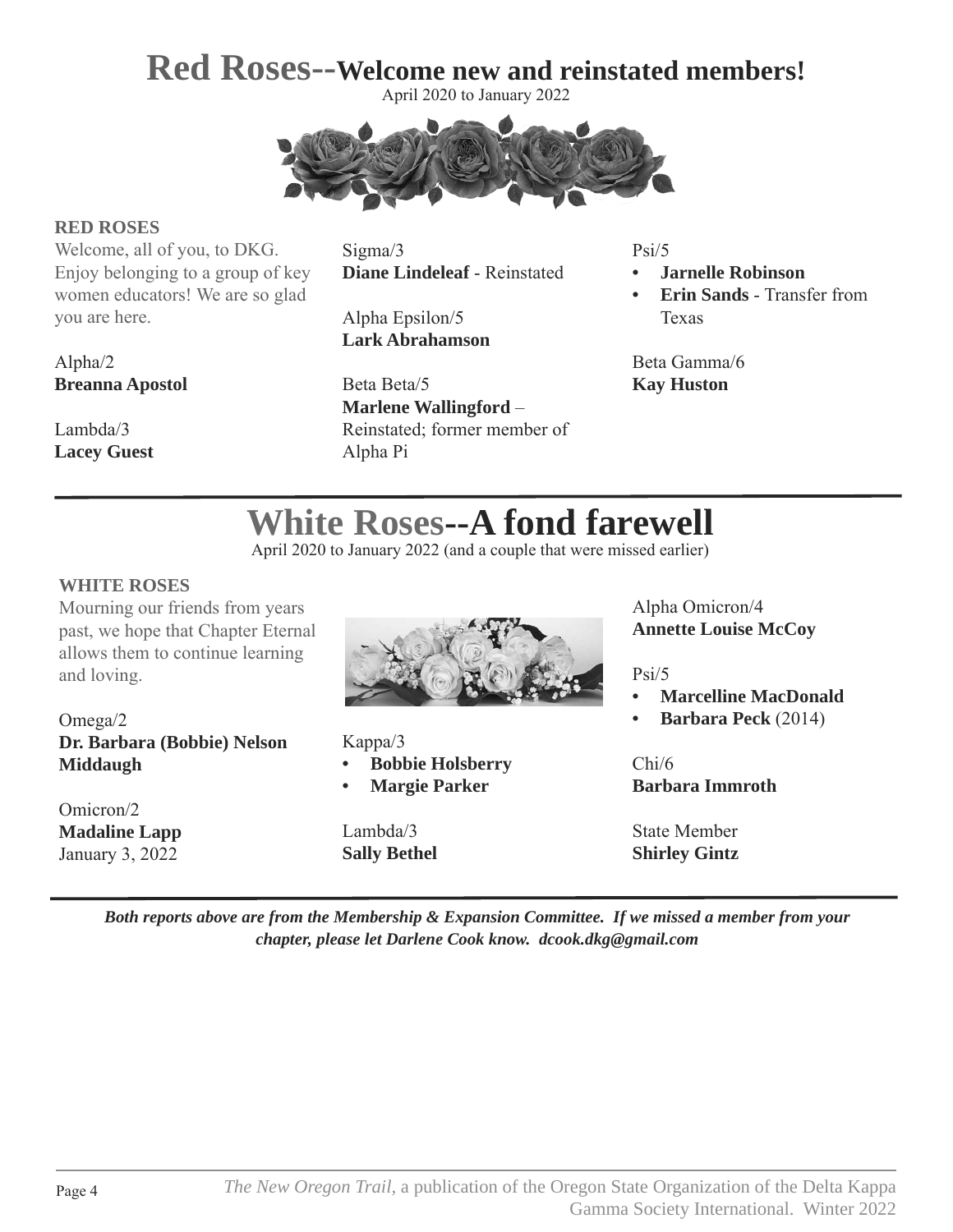# **STATE SCHOLARSHIP NEWS**

The State Scholarship Committee is pleased to announce recipients of awards:

Hazel Fishwood Scholarships were awarded this fall to **Trudi Sang,** Beta Beta, and **Lacey Guest,** Lambda. Each received \$1,000.

• Trudi is attending Multnomah Biblical Seminary while working toward a degree as Doctor of Ministry in Cultural Engagement. She expects to complete this degree June 2023. Trudi has been a member of Beta Beta since April 2016.





Lacey was inducted into Lambda Chapter in May

2021 and quickly began to take advantage of opportunities available to all DKG members, including applying for a State scholarship. She will use this award toward her Master of Counseling in School Counseling. She is currently the college and career coordinator at Cottage Grove High School.

**Karren Timmermans,** Lambda, was awarded a

Personal Enrichment Commemorative scholarship for \$2,500. Karren has been invited to present on the topic of Vision and Reading Readiness at the Athens Institute for Education and Research Conference in May 2022 in Athens, Greece. She is excited about sharing her interest and passion for the impact vision has on children's literacy acquisition at an International level. She is expected to give a 10-15 minute oral presentation, during which she may use PowerPoint™. Karren became a member of Lambda in December 2016 and is a professor at Pacific University, Eugene Campus.



**Donna Rhinevault** received a Personal Enrichment Commemorative scholarship for \$2,000. Donna will be going on a Grand Circle tour called "Cruising



Burgundy and Provence to Cote d'Azure" in May 2022. She considers this a way to check off several things on her "bucket list." It will allow her to visit France (including Paris), take a river cruise, and "stick a toe into the Mediterranean Sea." She says she's "most eager to take an optional excursion to the Chavet Cave in Southern France and see the cave paintings discovered in 1994 (now replicas)." Upon her return, she will share her experiences. Donna joined Beta Beta in May 2009.

When you meet these ladies, be sure to congratulate them and wish them your best on their chosen projects. At our spring conference, you may donate to scholarships, so bring your checkbook.

# **INTERNATIONAL CONVENTION**

## **July 12 - 16, 2022 New Orleans, Louisiana**

Already posed on the DKG International Website:

- 1. A "Welcome" Video
- 2. Sheraton New Orleans Hotel Reservations
- 3. Keynote Speakers and brief biographies
- 4. 2022 Schedule-at-a-Glance
- 5. Nominees for 2022-2024 **Officers**
- 6. Call for Pressentation Programs: **Due by 11:59 p.m. CST (9:59 p.m. PST), January 7, 2022**
- 7. Call for Vendors and Exhibitors. **Register and Pay by April 15, 2022.**
- 8. Reservations for the Go Ahead tour from New Orleans to Memphis is open. Travel the Mississippi River in style!

## **RECOGNIZING A MEMBER**

Past Oregon DKG President Dr. Cindy Ryan recently submitted an article to the *Oregon Journal of the Social Studies* (Vol. 9 No. 1). It is titled "Toddlers in Action: Social Studies with our Youngest Children." Yay, Cindy!

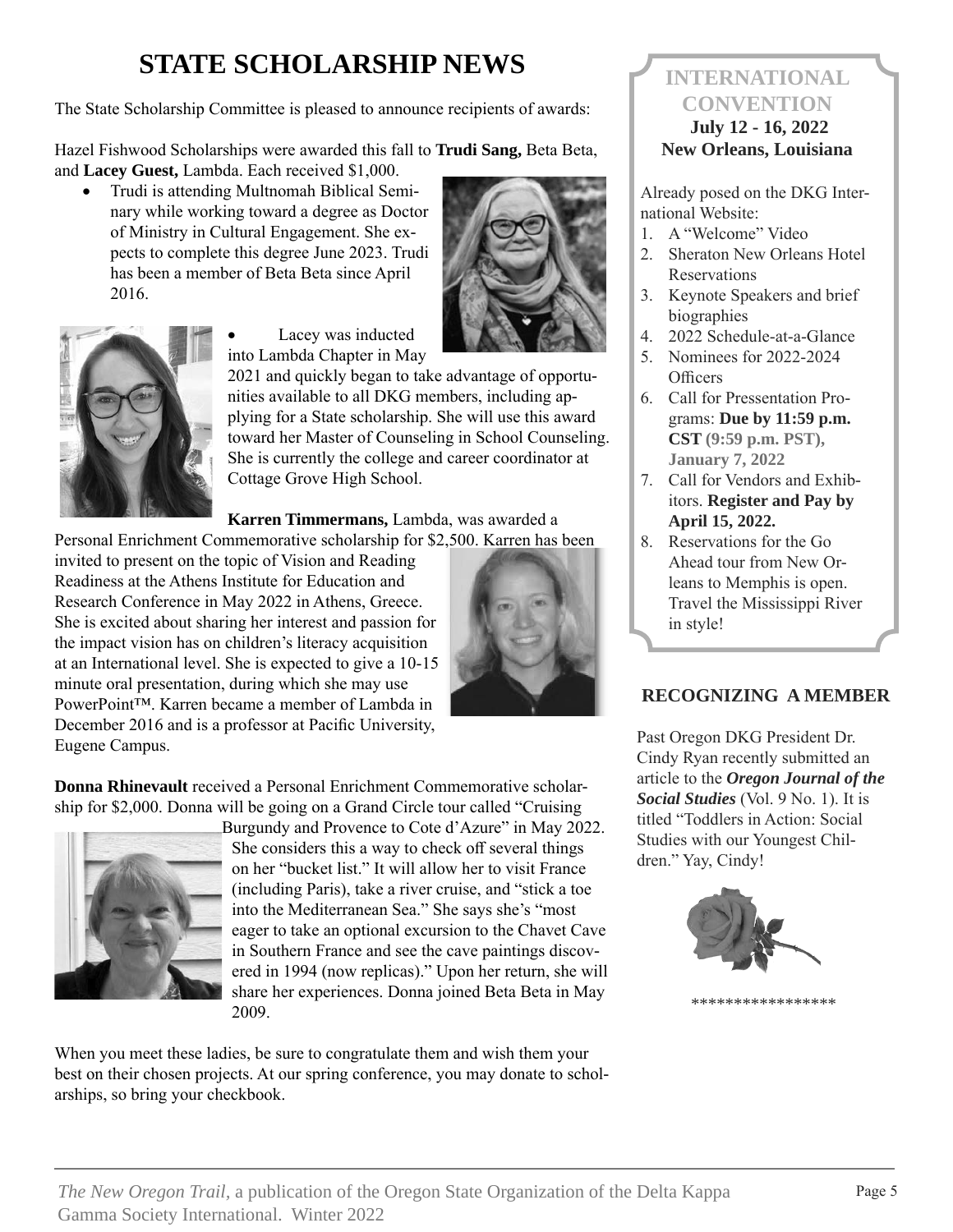#### **OREGON'S NEW 501(C)(3) OPPORTUNITY ALPHA RHO FOUNDATION (ARF)**

#### **2019 - 21 Status Report**

During 2019-2021, Oregon DKG members established the 501(c) (3) tax-deductible **Alpha Rho Foundation (ARF)** to serve the Oregon State Organization (OSO) of the Delta Kappa Gamma Society International. Authorization from the Internal Revenue Service, which made ARF compliant with the Internal Revenue Code, arrived on October 20, 2020.

The name is a tribute to the many years  $(5/23/1941 - 6/30/2019)$  that Oregon DKG was known as "Alpha Rho State." The Foundation Board of Directors is developing processes and procedures.The Foundation Board of Directors is partially complete. Members and positions are:

- 1. Brenda Jensen, OSO President<sup>1</sup>
- 2. Darlene Cook, Member-at-Large
- 3. Vickie Jackson, OSO Treasurer and Foundation Treasurer
- 4. Kate Kelleher, OSO Secretary and Foundation Secretary
- 5. Priscilla Ing, Member-at-Large
- 6. Kelly McIntyre, ARF Past OSO President

1 The current president of the Oregon State Organization is always the President of the Alpha Rho Foundation. Likewise, the OSO Treasurer and Secretary serve in those positions for the Foundation.

Two more members will be elected to the board at the 2023 state convention.

January 2022 work will add these components:

- 1. Bylaws clarification to include qualifications and numbers of board members, terms of office, and job descriptions.
- Forms and procedures details.
- 3. Tax-deductible donations to ARF are now possible as the Foundation has been authorized by the IRS Code Compliance Office. However, forms for requesting and donating funds are in progress will be available soon.

and President of the ARF board example, tailored to financial planners Stay tuned for further progress reports as the board completes necessary work. Watch for information from ARF via email updates. Expect to see brochures for members and others; for to share with their clients, a "home" on the Oregon DKG website, and new opportunities for you to donate to assist with projects and activities funded by the Foundation.

> Meanwhile, make checks out to "ARF" and send contributions and inquiries to:

**Vickie Jackson, OSO Treasurer 235 S.E. C St. Madras, OR 97441-1732**



**NATIONAL LEGISLATIVE SEMINAR: US Forum March 6 - 8, 2022, Washington, DC**

Join key women educators who are interested in advocating for women, children, and education. Spend three days participating in a seminar that features knowledgeable speakers and legislative updates. Spend a day on Capitol Hill, meeting with your congressional representatives and touring Washington, D.C.

**Sunday, March 6,** features a national speaker discussing advocacy.

**Monday, March 7** deals with key legislative issues and provides knowledgeable speakers. Participants strengthen their advocacy skills and prepare to visit their legislators. Participants are encouraged to make appointments with their legislators in advance.

**Tuesday, March 8:** Participants visit their legislators on Capitol Hill. The event concludes with a celebration dinner.

Full registration is \$210. This allows the participant to attend all events and speakers, materials, transportation to the Hill, and some meals: March 6 dinner, March 7 lunch, and March 8 dinner (all buffet style)**. Questions?**  Contact Dana Murphy (mudspud1@ gmail.com) or Kate Kelleher (katekelleher4@gmail.com)

**Registration is now open! at** 

**https://www.dkgusforum.com**

## **ARE YOU A LEADER?** These are all related sources.

- https://hbr.org/2015/10/the-best-leaders-are-constant-learners
- https://www.audible.com/pd/The-Best-Leaders-Are-Constant-Learners-Audiobook/B016IT0IJ4
- https://qaspire.com/2015/10/26/leadership-learning-and-personal-knowledge-mastery/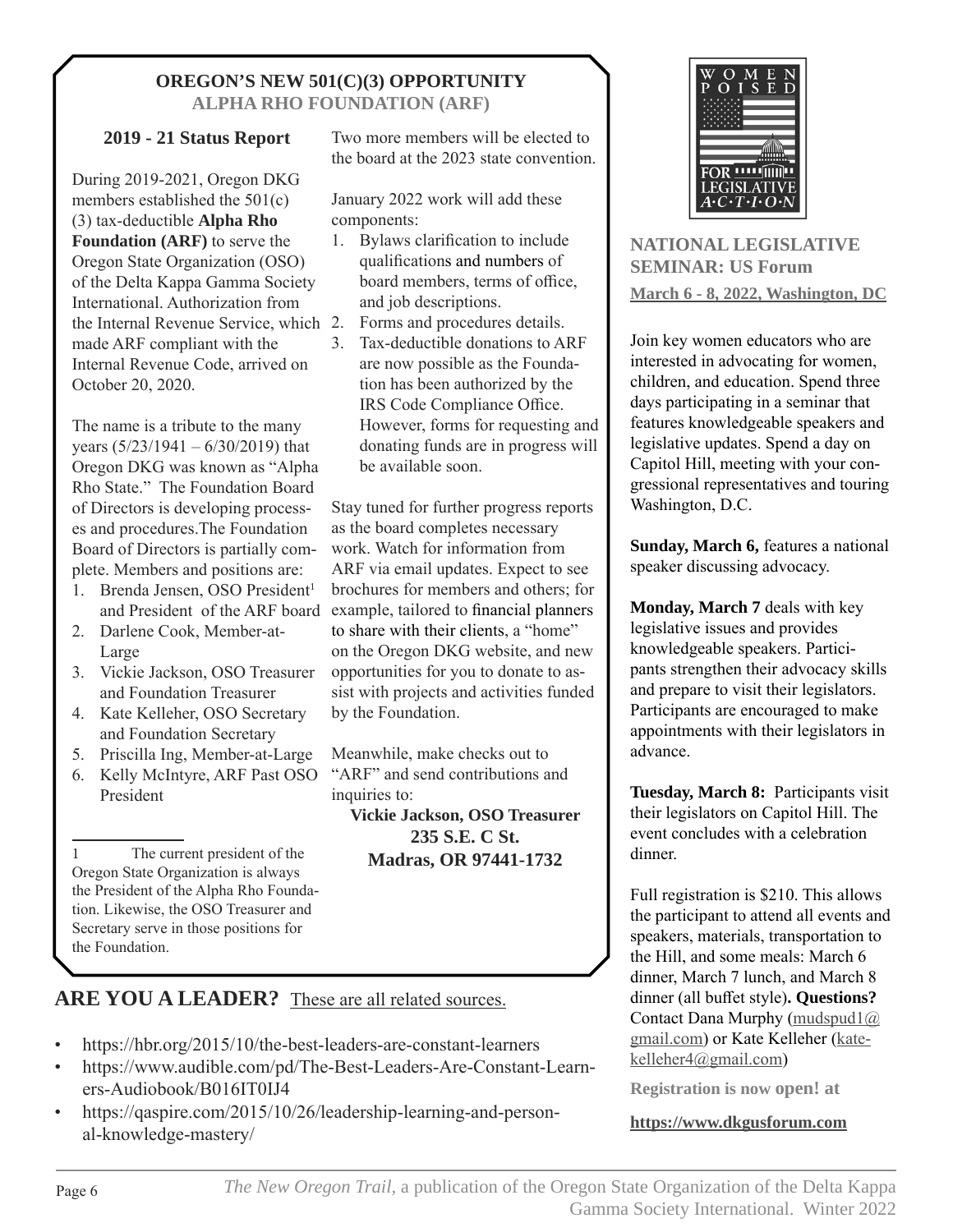#### **CHAPTER CHATTER 2021 - 2022**



**District 1:**

**Zeta (Union Co.):** Zeta Chapter has been busy! In September, Zeta member, Audrey Cant, shared her new career adventure. After teaching for 14 years, Audrey has joined Vivayic™, a company which states that their area of expertise as, "We craft insightful learning solutions. Vivayic offers learning solutions that strike a balance between solid research and lived experience. We offer learner-centered programs based on great ideas and strong fundamentals. (website)" Audrey is developing curriculum to assist with that purpose.

October brought Teacher Appreciation activities. Chapter members contributed special items chosen to let Union County teachers know how much we appreciate all that they do. These included things such as special pens or pencils, "sticky" notes, wrapped treats, and coffee cards. The items were divided among foil pans and then delivered to the county schools with (1) a special card signed by all of us and (2) several Zeta Chapter brochures. Everyone had fun working on the pans and, from the feedback, it is safe to say they were popular with school staff.

Kelsey Duby, La Grande High School ASPIRE coordinator, was our November guest. [ASPIRE is a mentoring program for high school juniors and seniors to help prepare them for their careers in life.]

Zeta Chapter is preparing for a resourceful 2022. We are looking forward to a new type of activity for us.

### **INDIVIDUAL STATE ACHIEVEMENT AWARDS — THE OREGON SERVICE AWARDS** *Kathy Martell and Sandy Watts*

Do you remember who our three State Achievement Award winners were for 2021? If you don't, check the state website under the Fall 2021 Issue of the *Trail* to find out how the following people excelled in Service to Education: **Bertha Hass—**Psi Chapter; Service to Community: **Dana Murphy—**Beta Beta Chapter; and Service to Society: **Priscilla Ing**—Lambda Chapter. It's time to be thinking about nominations for these three awards for 2022.

Do you know someone who excels in these areas of service? If you do, now is the time to nominate her for one of Oregon State Organization's three service awards. Check out the state website first to see all the excellent women who have won in the past and nominate a new, very deserving person. This member might be in your chapter or another chapter around the state. All you need to do is find the nomination form on the state website, **www.dkgoregon.weebly.com** under Resources**,** fill it out, and send it to **Kathy Martell, kkm4dkg@gmail.com** or 1115 Chestnut St. NW Salem, OR 97304, by **March 15, 2022**.

## **CHAPTER AWARDS ROSETTE AND ORDER OF THE ROSE** *Sandy Watts and Kathy Martell*

**Chapter Presidents**, have you downloaded your Chapter Award Form from the state website, **www.dkgoregon.weebly.com** yet? Have you been keeping track of all your chapter accomplishments? If so, record them on this form. Go to the state website, look under, Resources and then click on State and Chapter Forms. Scroll down till you find *Rosette and Order of the Rose Requirements and Form* in the left-hand column, print the form, fill it out, and send the completed form to **Sandy Watts, sandywatts269@comcast. net** or 33815 E Columbia Ave, Scappoose, OR 97056, by **March 15**, **2022**.



Some members are reading *Unveiled Truth* by Gail Goolsby in preparation for a panel discussion.

**<<<<** *Zeta members preparing gift bags to thrill teachers*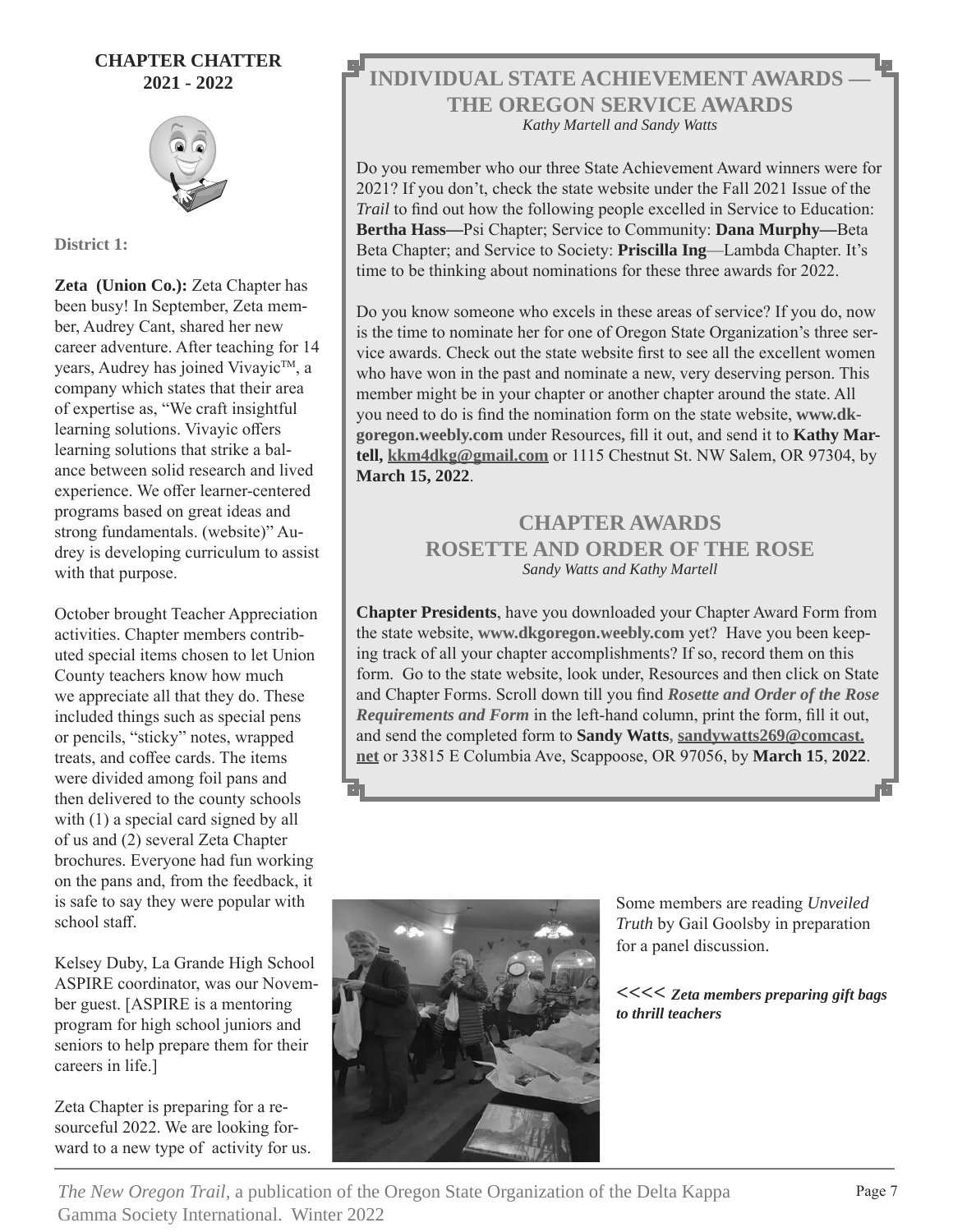#### **CHAPTER CHATTER 2021 - 2022**



**District 2**

**Alpha (Klamath County):** Alpha started the year with a push to contact

past members, inviting them to reinstate. Three attended our patio pizza meeting and we had a wonderful time reconnecting. We continue to work on our BEAR project and our Little Free Libraries. With our BEAR project, we support students in Mills and Stearns Elementary Schools and at IYS. The *Herald and News* donated old newspaper street display/selling cases to use for our Little Free Libraries. We plan to decorate them, fill them with books and place them in areas without  $\mathbb E$ a Little Free Library.

**October:** We traveled to Dorris, CA, (about 20 miles south of Klamath Falls) to encourage teachers there to join Alpha. Only one teacher came, but we heard a wonderful program about the museum in Dorris. It was a fun road trip.

**November:** Alpha awarded 7 grants to educators who have been working less than 10 years. Five were able to attend our meeting to receive their checks. Two filled out membership applications, to our delight!



*President Bonita Fillmore (2nd from left) poses with 5 of the 7 early educators who received an Alpha grant.*

**December:** At our Christmas Energizer, we inducted Breanna Apostol. Bre works at Lost River Jr./Sr. High



in Merrill. She is the Spanish/ELD teacher with experience in the Peace Corps where she used

her degree in International *Bridget Honan (L) helps induct Breanna Apostol*

Studies. We are proud to add her to our chapter. Also at our Christmas Energizer, the Klamath Basin Flute Choir, directed by Valli Lonner, a former member, was our entertainment. The six students presented a bubbly program of Christmas music and were much appreciated.



**Omega (Josephine Co.): November:** Omega member Michelle Gallas, owner of Imagine That! Creative Children's Centers, updated us on early childhood education and challenges facing educators during the pandemic.

Omega members did a fast switcheroo on **December 4.** Sara Kinstler was to be our hostess for a potluck brunch. Alas, all her planning was disrupted when multiple students in her Evergreen Elementary class tested positive for COVID. The party moved seamlessly to President Van Brunt's home. Luckily, DKG members are flexible! Unfortunately, COVID struck again. Tawyna Campbell had five students test positive for the virus on Friday (12/3)! Four other ladies had colds they did not wish to share, so that resulted in a small party: Lise, Lynn

Hughes, Kathie Hill (visiting from S. Carolina!), and a prospective member.

**District 3**

Lambda (Lane Co.): December was social time! Fun, not business. Some ladies gathered at the home of Marj Maxwell, while others joined on Zoom. Under the direction of Cecelia Brands and Darby Tracy, members had a Purse Scavenger Hunt and played Christmas Jingle Bingo. As a service project, we donated gift items to be used as a Secret Santa activity for the girls at St. Vincent's Youth House. Jodi Emmons suggested the girls be able to select items to give to each other. She collected the donations and delivered them.

**Grant Distribution:** In **November,**  recent Jeppeson Grant recipient Mandi Wadley and chapter grant recipients, Gabie Mbenza-Ngoma and Lauren Flick, shared experiences as in-training educators:

- 1. Mandi expected to continue working as an Instructional Assistant at Thurston Elementary School while completing her teaching credential. Instead, due to a teacher not being vaccinated, she was asked in October to become the "teacher of record" for a 3rd grade class. Her teaching applies to her practicum, and her Pacific University supervisor continues to be her mentor.
- 2. Gabie, in her fourth year of teaching 6th grade at Malabon Elementary, continues work on her master's at the University of Oregon. This year is particularly challenging. Because of the pandemic, students were not at school in person for 18 months. As a result, they are behind both academically and in social skills. Two teachers at her school resigned because it is simply too hard. Gabie is interested in developing curriculum and hopes to design social studies curricula that stimulate complex, sometimes

Page 8 *The New Oregon Trail,* a publication of the Oregon State Organization of the Delta Kappa Gamma Society International. Winter 2022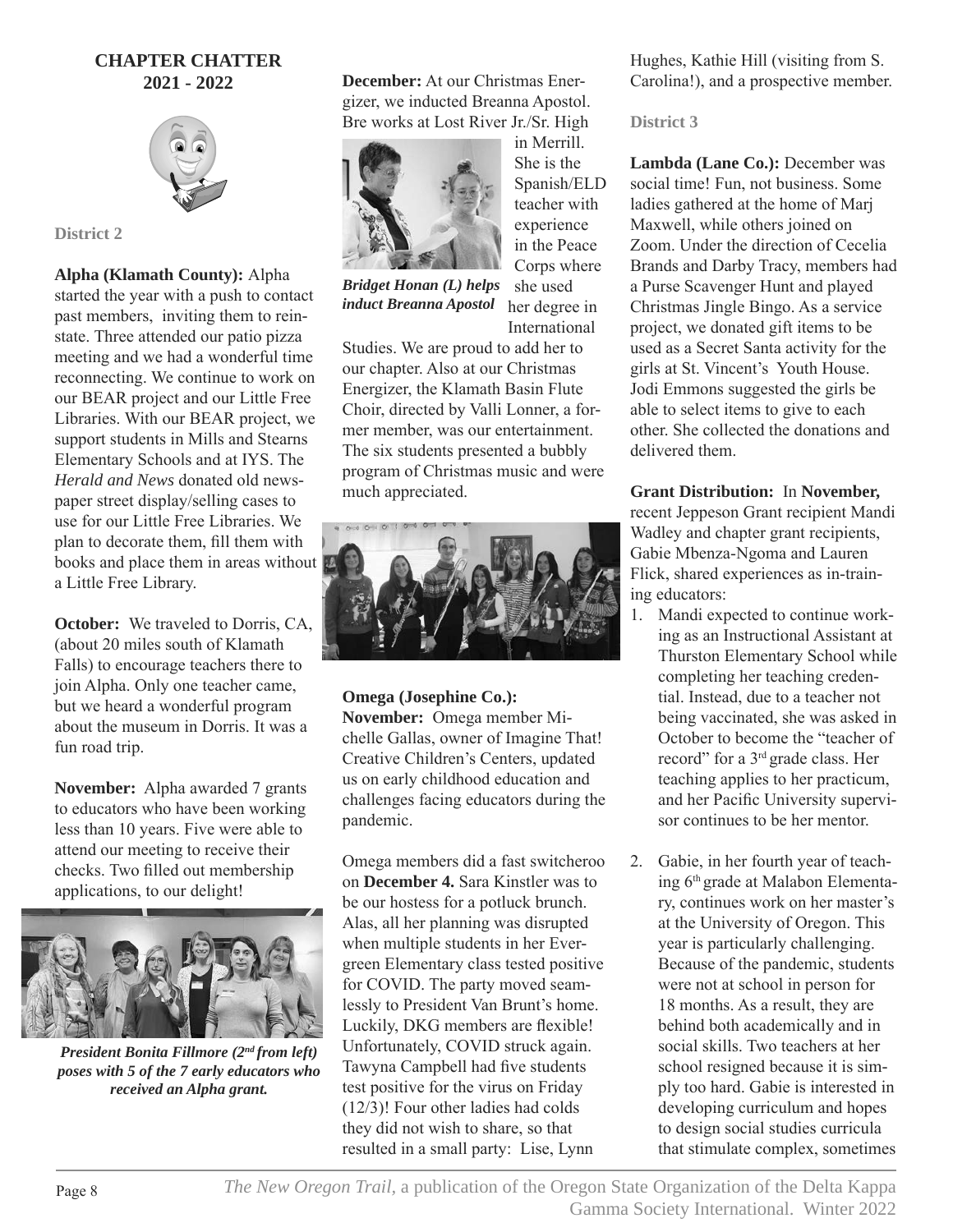difficult, conversations.

3. Lauren is teaching  $9<sup>th</sup>$  grade algebra at South Eugene High while completing her master's at the University of Oregon. She noticed the extremely wide range of math abilities among her students. With on-line school last year, some students were unable to learn skills that normally prepare them for algebra. She is working to engage those students, using fun activities and music to help them learn and remember mathematical facts and processes. Lauren is passionate about stimulating gender equity in math.

**October:** KIDSPORTS was the program topic, with Bev Smith, their executive director, providing information. Begun in 1954, the mission of KIDSPORTS is to provide all children the opportunity to sample different sports each season, to play, and to have a positive experience. Participants gain physical skills as well as social and emotional skills. Bev explained, "We learn from both wins and losses."

#### **Lambda Chapter Scholarships** of

\$100 have been given to four members in recent months.

- Julie Voelker-Morris bought copies of This Is My America for Lambda's summer book talk.
- Lacey Guest purchased textbooks for her master's degree work in counseling.
- Noriko Baldwin bought books for her 2<sup>nd</sup> grade classroom at Whiteaker ECSE (Early Childhood Special Education).
- Cecelia Brands purchased books for classrooms at the Arts and Technology Academy. And matched the amount! The pandemic had a negative effect on student reading skills, so  $6<sup>th</sup>$  to  $8th$  grade teachers need to update class libraries with simpler books.

#### **District 4**

**Alpha Omicron (St. Helens):** In October, Alpha Omicron met outdoors for a final time this year at a park. Following our business meeting, members crafted fall greeting cards. Shirley Mann  $\gg$  is holding some.

For the chilly, dark November and December meetings, we met indoors at Caples House Museum. After the

November business meeting, caramel-apple kits were assembled for gifting to new teachers in the district. DKG and chapter contact information was attached to each kit. After our December meeting, we enjoyed our annual Secret Santa gift exchange. It has been delightful to meet face to face, eventhough our faces are covered with COVID masks, as necessary.

*Betsy and Debbie & Gift Bags*





# **Alpha Epsilon (Salem & Polk Cos.)**

Alpha Epsilon succeeded with our second try for a social. The first effort was cancelled by 109 degrees! We met on Sept. 11 at Legacy Vineyards, for a picnic and a glass of wine. Perfect day, acorns dropping from the oaks, sunny,

brisk breezes—outside and distanced. Each of us brought a lunch; Kathy Martell brought yummy cookies to share; Cindy Ryan provided scrumptious chocolates; the winery cheerfully sold some bottles of wine—all good. Ten attended ( L to R) Dr. Cindy Ryan, Shirley House, Kathy Martell, Jill Snyder, Sue Nelson; Marie Mueller; and too many yellowjackets. Kathy shared DKG Int'l and chapter brochures with the guests, with the



owners of the vineyard, who are also teachers, and with one of Cindy's co-workers who stopped by. Lots of stories were told. Ask Jill and Cindy what the differences are among a puddle, a pond, and a lake.

We inducted Lark Abrahamson into our chapter in October. Most of Lark's teaching career was at MacLaren



Youth Correctional Facility in Woodburn. She retired last spring and we are glad she accepted our invitation to join DKG.. She adds a new perspective to our chapter.

*The New Oregon Trail,* a publication of the Oregon State Organization of the Delta Kappa Page 9 Gamma Society International. Winter 2022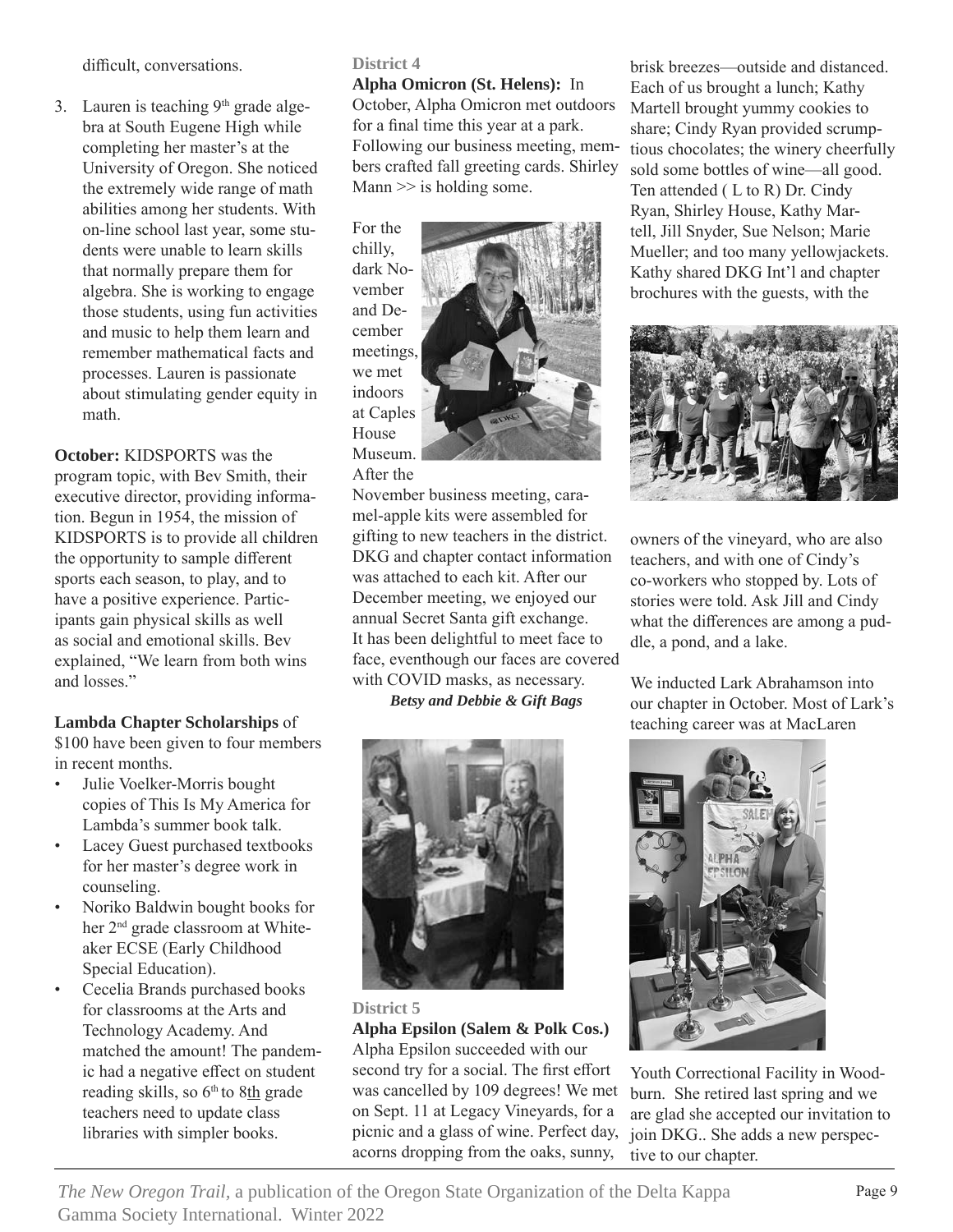Our Holiday Social in December was at The Yard in Salem. Shirley House (L), Lark Abrahamson (2nd from left), Shawnie Murphy (C), Kathy Martell 2nd from R) and Marie Mueller (R) enjoyed meals from various food trucks, exchanged gifts (Shirley, a talented artisan, had made exquiverton Schools' Homeless Education Liaison Program (H.E.L.P.), which is now part of BRC. Once again, we donated money, food, and personal hygiene items. Our **December** program: Game Night.

**District 6**



site wooden ornaments), news, and brought new books to contribute to Salem Hospital's Neonatal Intensive Care Unit.

#### **Alpha Nu (Hillsboro, Beaverton & Washington Co.):**

Alpha Nu Chapter marked its 59th anniversary on November 16th. In 1962, Xi and Alpha Beta Chapters of Washington County sponsored the new chapter because more women qualified for membership than their two chapters could accommodate.

Our fall programs have been Zoom meetings. In **October,** Darlene Cook, immediate past president of the Oregon State Organization, did a slide show presentation about how the DKG Emergency Fund was formed in May of 1948 at the time of the Vanport Flood. The fund was set up to assist members affected by any natural disaster.

In **November,** Beaverton Resource Center, Co-Executive Director and Co-Founder, Lisa Mentesana, shared the ways the BRC helps connect members of our community struggling with hunger, housing, and poverty to local resources. Alpha Nu's community outreach focus has for years been Bea**Psi (Hillsboro, Beaverton & Washington Co.): August:** Psi met at member Roberta Hutton's new house in Lincoln City for lunch and enjoyed glorious weather. Member Janice Anderson's daughter, Hilary Story, who is teaching at a school in Egypt, joined us. We wel-

comed Erin Sands, a transfer member from Texas into our chapter. We are excited to have her join us. Erin currently teaches in Forest Grove.

**October:** Hilary, our August guest, met with us via Zoom and shared her experiences traveling and teaching in Japan and Egypt. Kathy Martell and another member of Alpha Epsilon joined us for her presentation.

**November**: Our chapter had the opportunity to visit with a teacher and Executive Assistant from Adelente Mujeres in Forest Grove. Their mission is to provide educational opportunities and training so Latina women and their families can be leaders in their community.

**December:** We welcomed and inducted PSU graduate student Jarnelle Robinson from South Africa into our chapter. We look forward to helping her learn about DKG and sharing DKG with fellow educators when she goes back home next spring.

See Psi photo, next page.

**Dst. 3: Sigma (Madras, Bend):** Sigma is meeting via internet. We did take a ladies' day in January

**Chi (Clackamas):** Chi Chapter celebrated Christmas with a Mayan dinner, lots of desserts, 11 members and 1 guest at the home of Jean Fairbairn. Cookie boxes, cards and homemade ornaments were sent to 7 members who were not able to come. There was much catching up to do, stories to tell,



and a great deal of laughter.

Jo Lane led chapter members in several theatrical activities which caused even more laughter. Jo's biggest challenge was trying to lead Chi members in a Gregorian Chant (below). The evening was unique, fun, and one that will be long remembered.



before the COVID numbers spiked, d watched the movie "King Richard," and ate lunch together. We are gathering books that can be used for testing the reading levels of students at Warm Springs.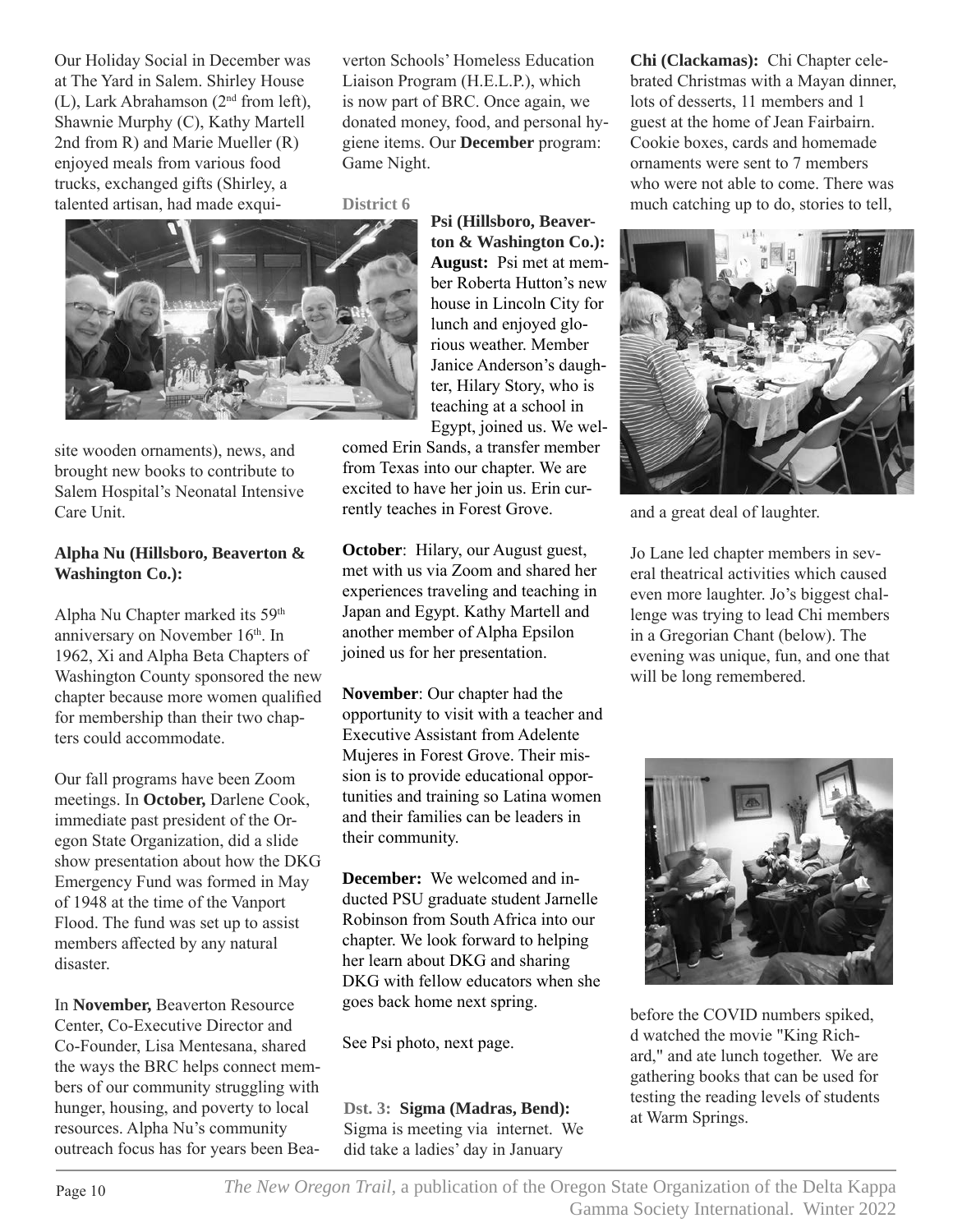

*Psi Chapter members at their Christmas Tea 2021.*

**District 2: Oregon State Organization & Omicron (Roseburg, Douglas Co.):** 



Oregon State Oregon DKG grieves the unexpected recent death of Madaline Dee Lapp. Madaline died on Jan. 3, 2022, after a short, 3-week diagnosis of pancreatic cancer. She is survived by her husband, Bill of 56 years; sons Kevin and Joe; eight grandchildren and two great grandchildren. Madaline and her brother spent a nomadic childhood accompanying their bomber pilot father and mother around the country. This lifestyle alter led Madaline to be welcoming and accepting and a natural leader.

Madaline taught for 36 years in the Winston-Dillard and Roseburg School Districts, instructing Math, P.E.,

**District 6, continued:** 

**Beta Gamma (Canby/Molalla):** We met four times this fall in person. September featured a "bring your own lunch" reunion gathering in a lovely backyard. In October, we met for an evening Octoberfest potluck. We were excited to do an induction ceremony to welcome our new member, **Kay Huston**. **Kay (at** 

**left in the photo>>>)** taught at the middle school level most of her career. She worked in the Fern Ridge School District as a full-time English teacher and half- time in the library (creative small district organization). She also began a chess club and took students to state-level competitions. After her induction, she became our guest presenter with





*Abigail Adams in person*

a portrayal of the life of Abigail Adams from Abigail's point of view! Kay is trained and experienced in doing several early American figures. In November we had a potluck lunch in a beautiful county home. Our guest speaker, Eileen Wende from the OEA-Retired Board of Directors, shared information about Social Justice, White Privilege, and Discrimination. Our December meeting was a lunchtime social, but we donated to help needy families.

Health, and Computers. She received numerous awards for teaching math. She was known for her ability to inspire, challenge, and encourage local students to learn, extend themselves, and believe in their ability to succeed.

Madaline served Omicron Chapter, Oregon, in many capacities and, at the state level, served on the Finance Committee, was state secretary, served Oregon as State President from 2003- 05, and from 2006-18 was state treasurer. At International, she attended the 2008 Golden Gift seminar, was on the Finance Committee from 2008-12 and chaired that body from 2010-12. As retirees, Madaline and Bill traveled

extensively, visited their family in Tennessee and created a business and hobby of collecting and selling antique pressing irons. Madaline loved to golf, create origami novelties, and serve at the local Emergency Food Pantry.

**Oregon was fortunate to benefit from Madaline's talent for leadership, love of people, and commitment to doing things well.**